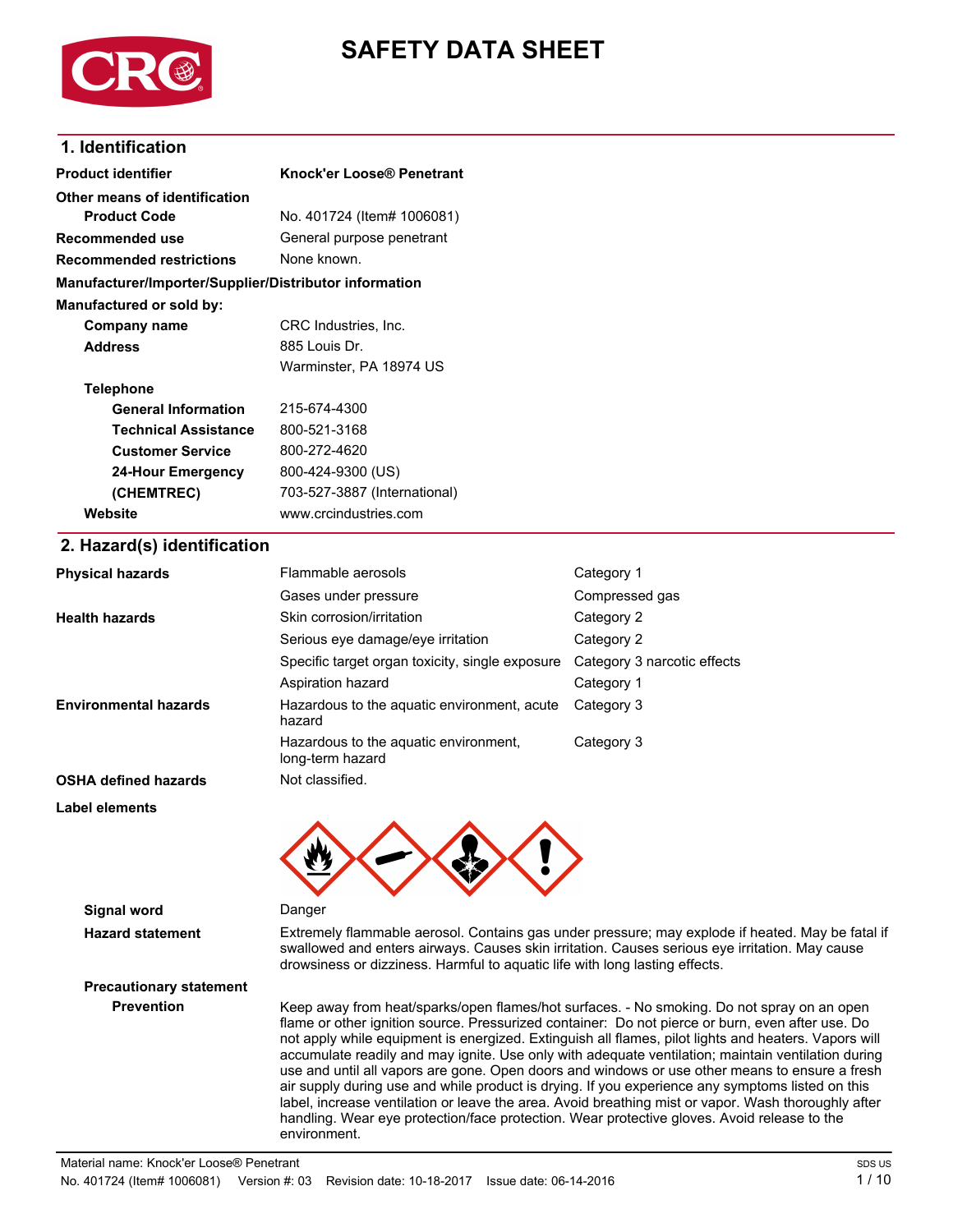| <b>Response</b>                              | If swallowed: Immediately call a poison center/doctor. Do NOT induce vomiting. If on skin: Wash<br>with plenty of water. If skin irritation occurs: Get medical advice/attention. Take off contaminated<br>clothing and wash before reuse. If inhaled: Remove person to fresh air and keep comfortable for<br>breathing. Call a poison center/doctor if you feel unwell. If in eyes: Rinse cautiously with water for<br>several minutes. Remove contact lenses, if present and easy to do. Continue rinsing. If eye<br>irritation persists: Get medical advice/attention. |
|----------------------------------------------|---------------------------------------------------------------------------------------------------------------------------------------------------------------------------------------------------------------------------------------------------------------------------------------------------------------------------------------------------------------------------------------------------------------------------------------------------------------------------------------------------------------------------------------------------------------------------|
| <b>Storage</b>                               | Store in a well-ventilated place. Store locked up. Protect from sunlight. Do not expose to<br>temperatures exceeding 50°C/122°F. Exposure to high temperature may cause can to burst.                                                                                                                                                                                                                                                                                                                                                                                     |
| <b>Disposal</b>                              | Dispose of contents/container in accordance with local/regional/national regulations.                                                                                                                                                                                                                                                                                                                                                                                                                                                                                     |
| Hazard(s) not otherwise<br>classified (HNOC) | None known.                                                                                                                                                                                                                                                                                                                                                                                                                                                                                                                                                               |

## **3. Composition/information on ingredients**

**Mixtures**

| <b>Chemical name</b>                                  | Common name and synonyms | <b>CAS number</b> | %         |
|-------------------------------------------------------|--------------------------|-------------------|-----------|
| distillates (petroleum), hydrotreated<br>light        |                          | 64742-47-8        | 70 - 80   |
| naphtha (petroleum), hydrotreated<br>heavy            |                          | 64742-48-9        | $10 - 20$ |
| dipropylene glycol monopropyl<br>ether (dpmp)         |                          | 29911-27-1        | $3 - 5$   |
| paraffin oils (petroleum), catalytic<br>dewaxed heavy |                          | 64742-70-7        | $3 - 5$   |
| carbon dioxide                                        |                          | 124-38-9          | $1 - 3$   |
| paraffin oils (petroleum), catalytic<br>dewaxed light |                          | 64742-71-8        | $1 - 3$   |

Specific chemical identity and/or percentage of composition has been withheld as a trade secret.

| 4. First-aid measures                                                        |                                                                                                                                                                                                                                                                                          |
|------------------------------------------------------------------------------|------------------------------------------------------------------------------------------------------------------------------------------------------------------------------------------------------------------------------------------------------------------------------------------|
| <b>Inhalation</b>                                                            | Remove victim to fresh air and keep at rest in a position comfortable for breathing. Call a POISON<br>CENTER or doctor/physician if you feel unwell.                                                                                                                                     |
| <b>Skin contact</b>                                                          | Remove contaminated clothing. Wash with plenty of soap and water. If skin irritation occurs: Get<br>medical advice/attention. Wash contaminated clothing before reuse.                                                                                                                   |
| Eye contact                                                                  | Immediately flush eyes with plenty of water for at least 15 minutes. Remove contact lenses, if<br>present and easy to do. Continue rinsing. If eye irritation persists: Get medical advice/attention.                                                                                    |
| Ingestion                                                                    | Call a physician or poison control center immediately. Rinse mouth. Do not induce vomiting. If<br>vomiting occurs, keep head low so that stomach content doesn't get into the lungs.                                                                                                     |
| <b>Most important</b><br>symptoms/effects, acute and<br>delayed              | Aspiration may cause pulmonary edema and pneumonitis. May cause drowsiness and dizziness.<br>Headache. Nausea, vomiting. Diarrhea. Severe eye irritation. Symptoms may include stinging,<br>tearing, redness, swelling, and blurred vision. Skin irritation. May cause redness and pain. |
| Indication of immediate<br>medical attention and special<br>treatment needed | Provide general supportive measures and treat symptomatically. Keep victim under observation.<br>Symptoms may be delayed.                                                                                                                                                                |
| <b>General information</b>                                                   | Ensure that medical personnel are aware of the material(s) involved, and take precautions to<br>protect themselves.                                                                                                                                                                      |

## **5. Fire-fighting measures**

| Suitable extinguishing media                                     | Water fog. Alcohol resistant foam. Dry chemical powder. Dry chemicals. Carbon dioxide (CO2).                                                                                                                                                                                               |
|------------------------------------------------------------------|--------------------------------------------------------------------------------------------------------------------------------------------------------------------------------------------------------------------------------------------------------------------------------------------|
| <b>Unsuitable extinguishing</b><br>media                         | Do not use water jet as an extinguisher, as this will spread the fire.                                                                                                                                                                                                                     |
| Specific hazards arising from<br>the chemical                    | Contents under pressure. Pressurized container may rupture when exposed to heat or flame.<br>During fire, gases hazardous to health may be formed.                                                                                                                                         |
| Special protective equipment<br>and precautions for firefighters | Firefighters must use standard protective equipment including flame retardant coat, helmet with<br>face shield, gloves, rubber boots, and in enclosed spaces, SCBA.                                                                                                                        |
| Fire-fighting<br>equipment/instructions                          | In case of fire: Stop leak if safe to do so. Move containers from fire area if you can do so without<br>risk. Cool containers exposed to heat with water spray and remove container, if no risk is involved.<br>Containers should be cooled with water to prevent vapor pressure build up. |
| General fire hazards                                             | Extremely flammable aerosol. Contents under pressure. Pressurized container may rupture when<br>exposed to heat or flame.                                                                                                                                                                  |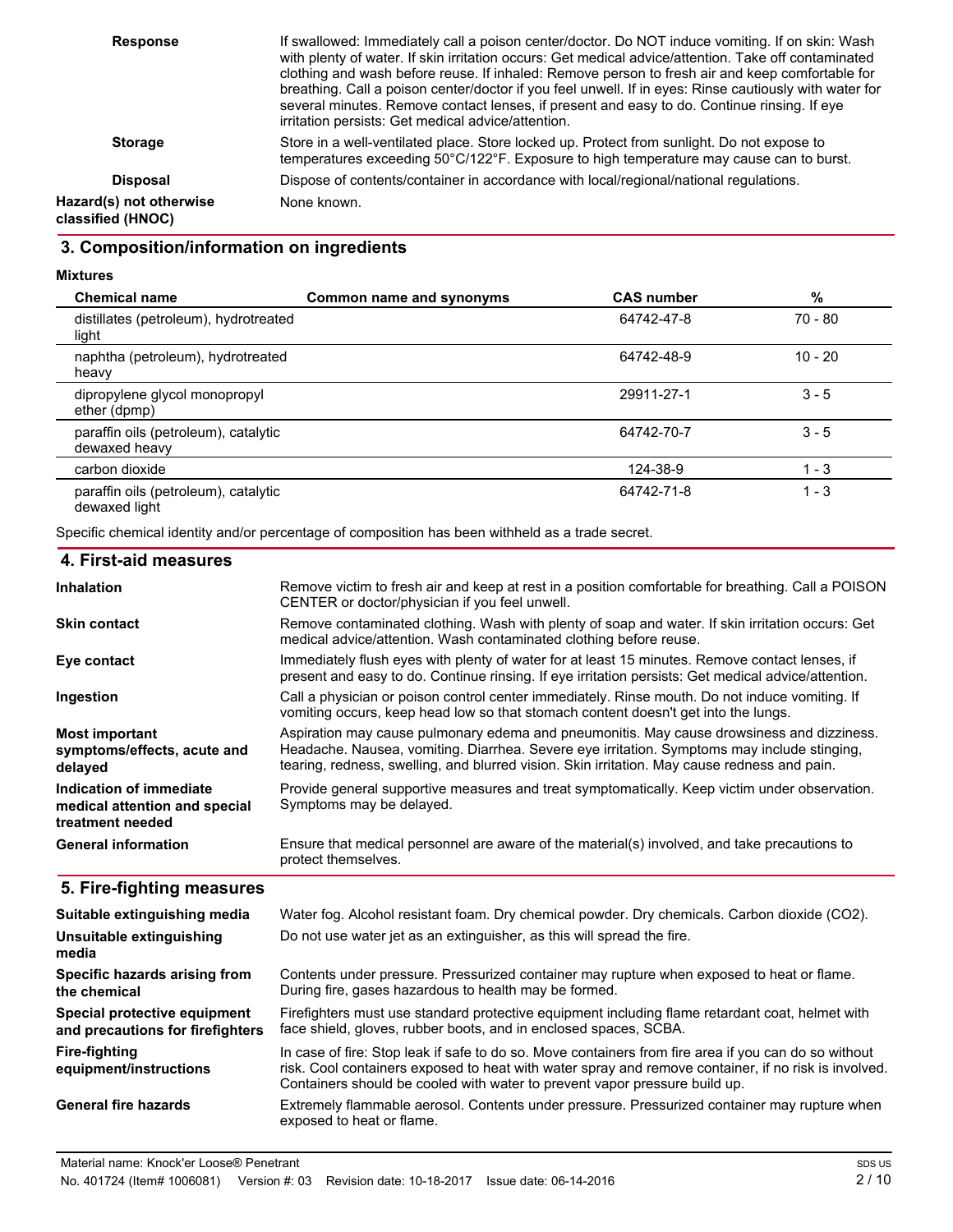#### **6. Accidental release measures**

| Personal precautions,<br>protective equipment and<br>emergency procedures | Keep unnecessary personnel away. Keep people away from and upwind of spill/leak. Keep out of<br>low areas. Many gases are heavier than air and will spread along ground and collect in low or<br>confined areas (sewers, basements, tanks). Wear appropriate protective equipment and clothing<br>during clean-up. Avoid breathing mist or vapor. Emergency personnel need self-contained<br>breathing equipment. Do not touch damaged containers or spilled material unless wearing<br>appropriate protective clothing. Ventilate closed spaces before entering them. Local authorities<br>should be advised if significant spillages cannot be contained. For personal protection, see section<br>8 of the SDS.                                                                                                                                                                                                                                                                                                          |
|---------------------------------------------------------------------------|----------------------------------------------------------------------------------------------------------------------------------------------------------------------------------------------------------------------------------------------------------------------------------------------------------------------------------------------------------------------------------------------------------------------------------------------------------------------------------------------------------------------------------------------------------------------------------------------------------------------------------------------------------------------------------------------------------------------------------------------------------------------------------------------------------------------------------------------------------------------------------------------------------------------------------------------------------------------------------------------------------------------------|
| <b>Methods and materials for</b><br>containment and cleaning up           | Eliminate all ignition sources (no smoking, flares, sparks, or flames in immediate area). Keep<br>combustibles (wood, paper, oil, etc.) away from spilled material. This material is classified as a<br>water pollutant under the Clean Water Act and should be prevented from contaminating soil or<br>from entering sewage and drainage systems which lead to waterways. Stop the flow of material, if<br>this is without risk. Wipe up with absorbent material (e.g. cloth, fleece). Clean surface thoroughly<br>to remove residual contamination. For waste disposal, see section 13 of the SDS.                                                                                                                                                                                                                                                                                                                                                                                                                       |
| <b>Environmental precautions</b>                                          | Avoid release to the environment. Inform appropriate managerial or supervisory personnel of all<br>environmental releases. Prevent further leakage or spillage if safe to do so. Avoid discharge into<br>drains, water courses or onto the ground.                                                                                                                                                                                                                                                                                                                                                                                                                                                                                                                                                                                                                                                                                                                                                                         |
| 7. Handling and storage                                                   |                                                                                                                                                                                                                                                                                                                                                                                                                                                                                                                                                                                                                                                                                                                                                                                                                                                                                                                                                                                                                            |
| <b>Precautions for safe handling</b>                                      | Pressurized container: Do not pierce or burn, even after use. Do not use if spray button is missing<br>or defective. Do not spray on a naked flame or any other incandescent material. Do not smoke<br>while using or until sprayed surface is thoroughly dry. Do not cut, weld, solder, drill, grind, or<br>expose containers to heat, flame, sparks, or other sources of ignition. Use caution around<br>energized equipment. The metal container will conduct electricity if it contacts a live source. This<br>may result in injury to the user from electrical shock and/or flash fire. Avoid breathing mist or<br>vapor. Avoid contact with eyes, skin, and clothing. Avoid prolonged or repeated contact with skin.<br>Avoid prolonged exposure. Use only in well-ventilated areas. Wear appropriate personal protective<br>equipment. Wash hands thoroughly after handling. Avoid release to the environment. Observe<br>good industrial hygiene practices. For product usage instructions, see the product label. |
| Conditions for safe storage,                                              | Level 3 Aerosol.                                                                                                                                                                                                                                                                                                                                                                                                                                                                                                                                                                                                                                                                                                                                                                                                                                                                                                                                                                                                           |
| including any incompatibilities                                           | Pressurized container. Protect from sunlight and do not expose to temperatures exceeding<br>50°C/122 °F. Do not puncture, incinerate or crush. Do not handle or store near an open flame,<br>heat or other sources of ignition. This material can accumulate static charge which may cause<br>spark and become an ignition source. Store in a well-ventilated place. Store away from<br>incompatible materials (see Section 10 of the SDS).                                                                                                                                                                                                                                                                                                                                                                                                                                                                                                                                                                                |

## **8. Exposure controls/personal protection**

#### **Occupational exposure limits**

The following constituents are the only constituents of the product which have a PEL, TLV or other recommended exposure limit. At this time, the other constituents have no known exposure limits.

| US. OSHA Table Z-1 Limits for Air Contaminants (29 CFR 1910.1000)         |             |                  |             |  |
|---------------------------------------------------------------------------|-------------|------------------|-------------|--|
| <b>Components</b>                                                         | <b>Type</b> | Value            | <b>Form</b> |  |
| carbon dioxide (CAS<br>$124 - 38 - 9$                                     | PEL         | 9000 mg/m3       |             |  |
|                                                                           |             | 5000 ppm         |             |  |
| distillates (petroleum),<br>hydrotreated light (CAS<br>64742-47-8)        | <b>PEL</b>  | 400 mg/m3        |             |  |
|                                                                           |             | $100$ ppm        |             |  |
| naphtha (petroleum),<br>hydrotreated heavy (CAS<br>64742-48-9)            | <b>PEL</b>  | 400 mg/m3        |             |  |
|                                                                           |             | 100 ppm          |             |  |
| paraffin oils (petroleum),<br>catalytic dewaxed heavy<br>(CAS 64742-70-7) | <b>PEL</b>  | $5 \text{ mg/m}$ | Mist.       |  |
| paraffin oils (petroleum),<br>catalytic dewaxed light<br>(CAS 64742-71-8) | <b>PEL</b>  | $5 \text{ mg/m}$ | Mist.       |  |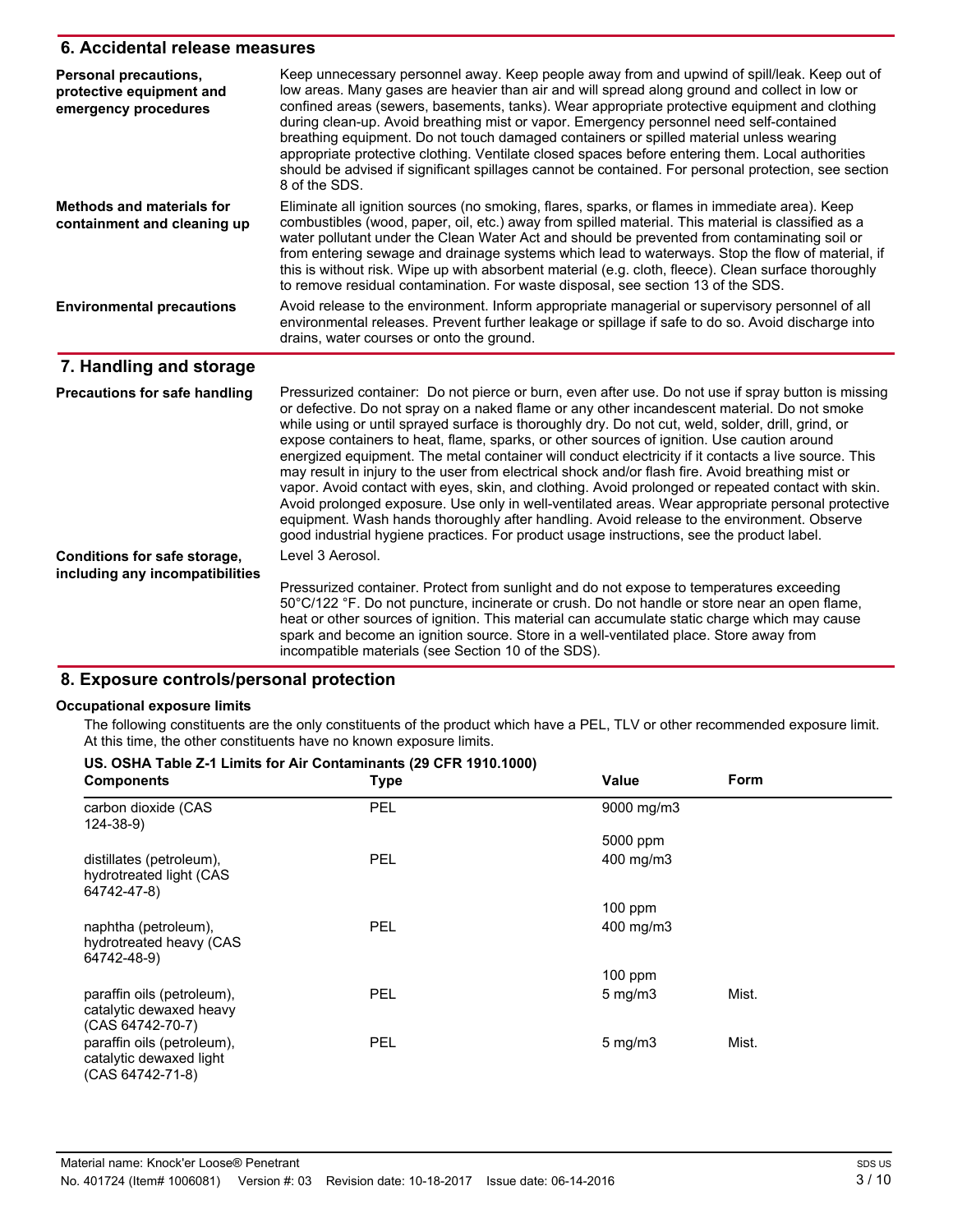## **US. ACGIH Threshold Limit Values**

| <b>Components</b>                                                         | <b>Type</b>                                                                                                                                                                                                                                                                                                                                                                                                                                                                                 | Value         | Form                |
|---------------------------------------------------------------------------|---------------------------------------------------------------------------------------------------------------------------------------------------------------------------------------------------------------------------------------------------------------------------------------------------------------------------------------------------------------------------------------------------------------------------------------------------------------------------------------------|---------------|---------------------|
| carbon dioxide (CAS<br>$124 - 38 - 9$                                     | <b>STEL</b>                                                                                                                                                                                                                                                                                                                                                                                                                                                                                 | 30000 ppm     |                     |
|                                                                           | <b>TWA</b>                                                                                                                                                                                                                                                                                                                                                                                                                                                                                  | 5000 ppm      |                     |
| paraffin oils (petroleum),<br>catalytic dewaxed heavy<br>(CAS 64742-70-7) | <b>TWA</b>                                                                                                                                                                                                                                                                                                                                                                                                                                                                                  | $5$ mg/m $3$  | Inhalable fraction. |
| paraffin oils (petroleum),<br>catalytic dewaxed light<br>(CAS 64742-71-8) | <b>TWA</b>                                                                                                                                                                                                                                                                                                                                                                                                                                                                                  | $5$ mg/m $3$  | Inhalable fraction. |
| US. NIOSH: Pocket Guide to Chemical Hazards                               |                                                                                                                                                                                                                                                                                                                                                                                                                                                                                             |               |                     |
| <b>Components</b>                                                         | <b>Type</b>                                                                                                                                                                                                                                                                                                                                                                                                                                                                                 | Value         | Form                |
| carbon dioxide (CAS<br>$124 - 38 - 9$                                     | <b>STEL</b>                                                                                                                                                                                                                                                                                                                                                                                                                                                                                 | 54000 mg/m3   |                     |
|                                                                           |                                                                                                                                                                                                                                                                                                                                                                                                                                                                                             | 30000 ppm     |                     |
|                                                                           | <b>TWA</b>                                                                                                                                                                                                                                                                                                                                                                                                                                                                                  | 9000 mg/m3    |                     |
|                                                                           |                                                                                                                                                                                                                                                                                                                                                                                                                                                                                             | 5000 ppm      |                     |
| distillates (petroleum),<br>hydrotreated light (CAS<br>64742-47-8)        | <b>TWA</b>                                                                                                                                                                                                                                                                                                                                                                                                                                                                                  | 100 mg/m3     |                     |
| naphtha (petroleum),<br>hydrotreated heavy (CAS<br>64742-48-9)            | <b>TWA</b>                                                                                                                                                                                                                                                                                                                                                                                                                                                                                  | 400 mg/m3     |                     |
|                                                                           |                                                                                                                                                                                                                                                                                                                                                                                                                                                                                             | 100 ppm       |                     |
| paraffin oils (petroleum),<br>catalytic dewaxed heavy<br>(CAS 64742-70-7) | <b>STEL</b>                                                                                                                                                                                                                                                                                                                                                                                                                                                                                 | $10$ mg/m $3$ | Mist.               |
|                                                                           | <b>TWA</b>                                                                                                                                                                                                                                                                                                                                                                                                                                                                                  | $5$ mg/m $3$  | Mist.               |
| paraffin oils (petroleum),<br>catalytic dewaxed light<br>(CAS 64742-71-8) | <b>STEL</b>                                                                                                                                                                                                                                                                                                                                                                                                                                                                                 | 10 mg/m3      | Mist.               |
|                                                                           | <b>TWA</b>                                                                                                                                                                                                                                                                                                                                                                                                                                                                                  | $5$ mg/m $3$  | Mist.               |
| <b>Biological limit values</b>                                            | No biological exposure limits noted for the ingredient(s).                                                                                                                                                                                                                                                                                                                                                                                                                                  |               |                     |
| Appropriate engineering<br>controls                                       | Good general ventilation (typically 10 air changes per hour) should be used. Ventilation rates<br>should be matched to conditions. If applicable, use process enclosures, local exhaust ventilation,<br>or other engineering controls to maintain airborne levels below recommended exposure limits. If<br>exposure limits have not been established, maintain airborne levels to an acceptable level. Provide<br>eyewash station. Eye wash fountain and emergency showers are recommended. |               |                     |
|                                                                           | Individual protection measures, such as personal protective equipment                                                                                                                                                                                                                                                                                                                                                                                                                       |               |                     |
| <b>Eye/face protection</b>                                                | Wear safety glasses with side shields (or goggles).                                                                                                                                                                                                                                                                                                                                                                                                                                         |               |                     |
| <b>Skin protection</b>                                                    |                                                                                                                                                                                                                                                                                                                                                                                                                                                                                             |               |                     |
| <b>Hand protection</b>                                                    | Wear protective gloves such as: Neoprene. Nitrile.                                                                                                                                                                                                                                                                                                                                                                                                                                          |               |                     |
| Other                                                                     | Wear appropriate chemical resistant clothing.                                                                                                                                                                                                                                                                                                                                                                                                                                               |               |                     |
| <b>Respiratory protection</b>                                             | If engineering controls are not feasible or if exposure exceeds the applicable exposure limits, use a<br>NIOSH-approved cartridge respirator with an organic vapor cartridge. Use a self-contained<br>breathing apparatus in confined spaces and for emergencies. Air monitoring is needed to<br>determine actual employee exposure levels.                                                                                                                                                 |               |                     |
| <b>Thermal hazards</b>                                                    | Wear appropriate thermal protective clothing, when necessary.                                                                                                                                                                                                                                                                                                                                                                                                                               |               |                     |
| <b>General hygiene</b><br>considerations                                  | When using do not smoke. Always observe good personal hygiene measures, such as washing<br>after handling the material and before eating, drinking, and/or smoking. Routinely wash work<br>clothing and protective equipment to remove contaminants.                                                                                                                                                                                                                                        |               |                     |

#### **Appearance**

| Odor threshold        | Not available. |  |
|-----------------------|----------------|--|
| Odor                  | Petroleum.     |  |
| Color                 | Light amber.   |  |
| <b>Form</b>           | Aerosol.       |  |
| <b>Physical state</b> | Liquid.        |  |
| .                     |                |  |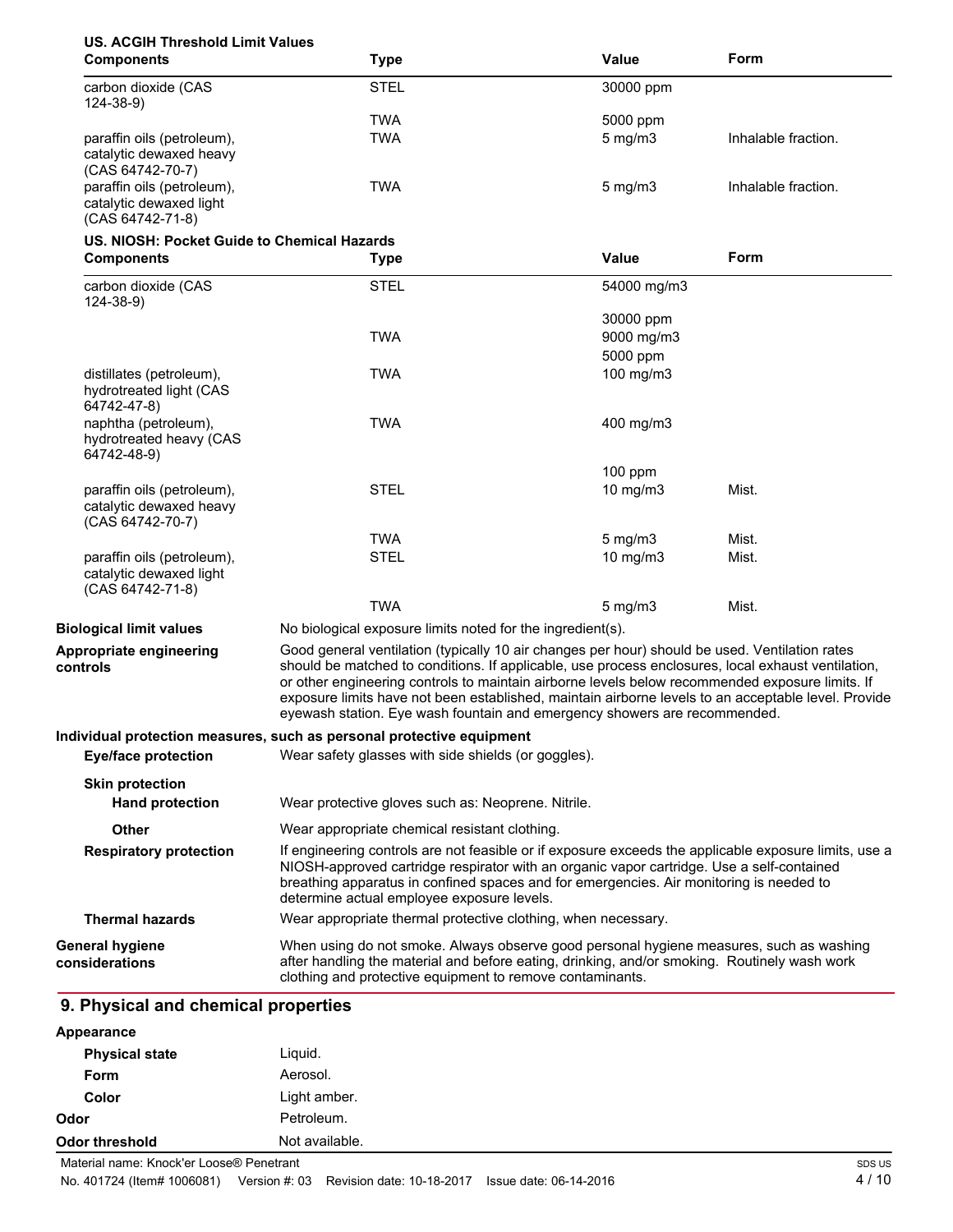| рH                                                | Not available.                                                                                |
|---------------------------------------------------|-----------------------------------------------------------------------------------------------|
| Melting point/freezing point                      | -121 °F (-85 °C) estimated                                                                    |
| Initial boiling point and boiling<br>range        | 315 °F (157.2 °C) estimated                                                                   |
| <b>Flash point</b>                                | 141 °F (60.6 °C) Tag Closed Cup                                                               |
| <b>Evaporation rate</b>                           | Slow.                                                                                         |
| <b>Flammability (solid, gas)</b>                  | Not available.                                                                                |
| Upper/lower flammability or explosive limits      |                                                                                               |
| <b>Flammability limit - lower</b><br>(%)          | 0.6 % estimated                                                                               |
| <b>Flammability limit - upper</b><br>$(\%)$       | 8.3 % estimated                                                                               |
| Vapor pressure                                    | 1739.9 hPa estimated                                                                          |
| Vapor density                                     | $> 4$ (air = 1)                                                                               |
| <b>Relative density</b>                           | 0.81 estimated                                                                                |
| <b>Solubility (water)</b>                         | Not available.                                                                                |
| <b>Partition coefficient</b><br>(n-octanol/water) | Not available.                                                                                |
| <b>Auto-ignition temperature</b>                  | 401 °F (205 °C) estimated                                                                     |
| <b>Decomposition temperature</b>                  | Not available.                                                                                |
| <b>Viscosity (kinematic)</b>                      | Not available.                                                                                |
| <b>Percent volatile</b>                           | 91.9 % estimated                                                                              |
| 10. Stability and reactivity                      |                                                                                               |
| <b>Designation</b>                                | The number is stable and near reading under personal conditions of use, starses and transport |

| <b>Reactivity</b>                            | The product is stable and non-reactive under normal conditions of use, storage and transport.                  |
|----------------------------------------------|----------------------------------------------------------------------------------------------------------------|
| <b>Chemical stability</b>                    | Material is stable under normal conditions.                                                                    |
| <b>Possibility of hazardous</b><br>reactions | No dangerous reaction known under conditions of normal use.                                                    |
| <b>Conditions to avoid</b>                   | Heat, flames and sparks. Avoid temperatures exceeding the flash point. Contact with incompatible<br>materials. |
| Incompatible materials                       | Strong oxidizing agents.                                                                                       |
| <b>Hazardous decomposition</b><br>products   | Carbon oxides. Aldehydes. Ketones. Organic acids.                                                              |

## **11. Toxicological information**

# **Information on likely routes of exposure**

| <b>Inhalation</b>                                                                  | May cause drowsiness and dizziness. Headache. Nausea, vomiting. Prolonged inhalation may be<br>harmful.                                                                                                                                                                                  |
|------------------------------------------------------------------------------------|------------------------------------------------------------------------------------------------------------------------------------------------------------------------------------------------------------------------------------------------------------------------------------------|
| <b>Skin contact</b>                                                                | Causes skin irritation.                                                                                                                                                                                                                                                                  |
| Eye contact                                                                        | Causes serious eye irritation.                                                                                                                                                                                                                                                           |
| Ingestion                                                                          | Droplets of the product aspirated into the lungs through ingestion or vomiting may cause a serious<br>chemical pneumonia.                                                                                                                                                                |
| Symptoms related to the<br>physical, chemical and<br>toxicological characteristics | Aspiration may cause pulmonary edema and pneumonitis. May cause drowsiness and dizziness.<br>Headache. Nausea, vomiting. Diarrhea. Severe eye irritation. Symptoms may include stinging.<br>tearing, redness, swelling, and blurred vision. Skin irritation. May cause redness and pain. |

### **Information on toxicological effects**

| <b>Acute toxicity</b> | May be fatal if swallowed and enters airways.               |                     |  |
|-----------------------|-------------------------------------------------------------|---------------------|--|
| <b>Components</b>     | <b>Species</b>                                              | <b>Test Results</b> |  |
|                       | dipropylene glycol monopropyl ether (dpmp) (CAS 29911-27-1) |                     |  |
| <b>Acute</b>          |                                                             |                     |  |
| <b>Dermal</b>         |                                                             |                     |  |
| LD <sub>50</sub>      | Rabbit                                                      | > 2000 mg/kg        |  |
|                       |                                                             | 5340 mg/kg          |  |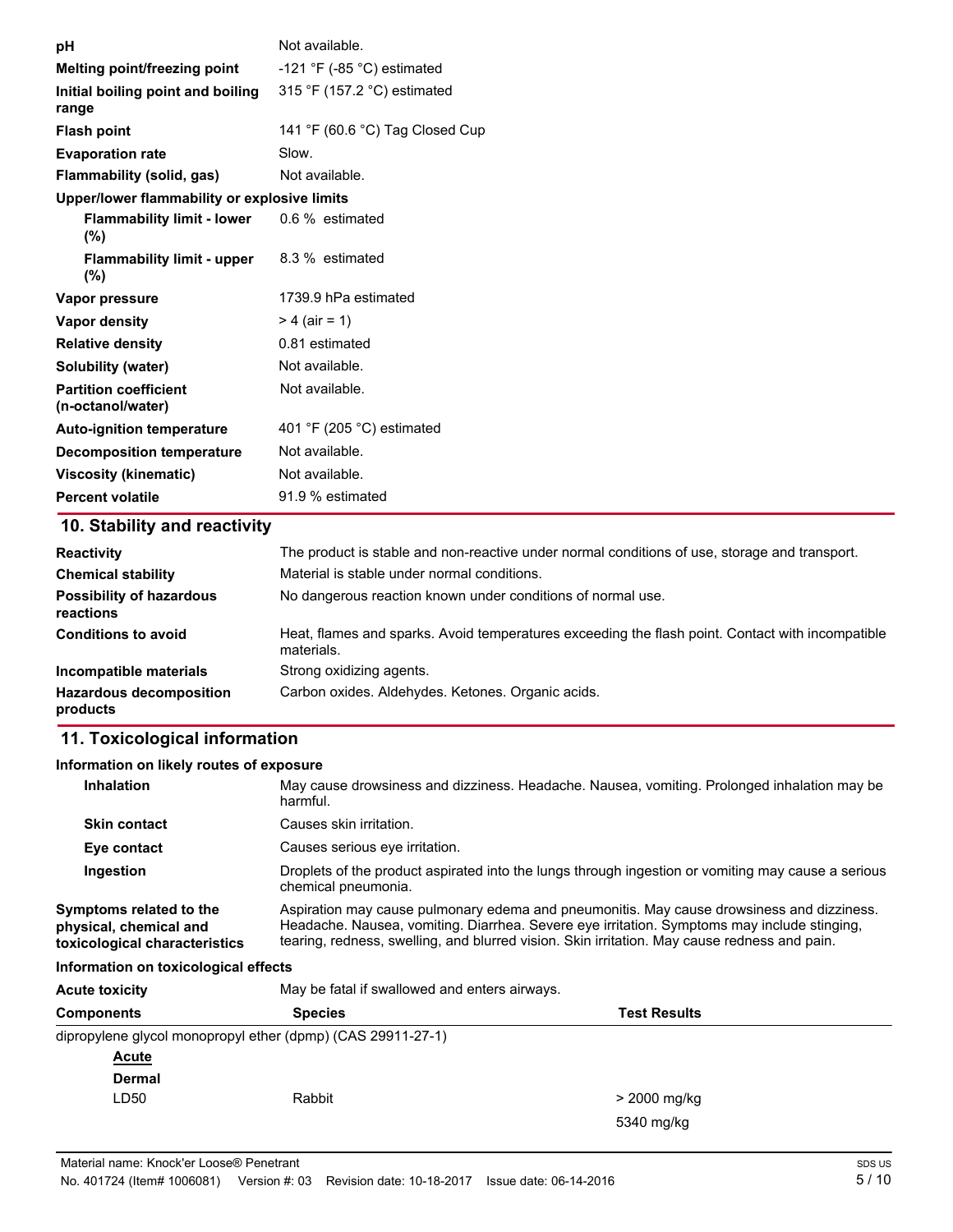| <b>Components</b>                                                   | <b>Species</b>                                                                                                                                                   | <b>Test Results</b>                                 |
|---------------------------------------------------------------------|------------------------------------------------------------------------------------------------------------------------------------------------------------------|-----------------------------------------------------|
| Oral                                                                |                                                                                                                                                                  |                                                     |
| LD50                                                                | Rat                                                                                                                                                              | > 2000 mg/kg                                        |
|                                                                     |                                                                                                                                                                  | 1475 mg/kg                                          |
| distillates (petroleum), hydrotreated light (CAS 64742-47-8)        |                                                                                                                                                                  |                                                     |
| <b>Acute</b>                                                        |                                                                                                                                                                  |                                                     |
| <b>Dermal</b>                                                       |                                                                                                                                                                  |                                                     |
| LD50                                                                | Rabbit                                                                                                                                                           | > 2000 mg/kg                                        |
| <b>Inhalation</b>                                                   |                                                                                                                                                                  |                                                     |
| <b>LC50</b>                                                         | Rat                                                                                                                                                              | $>$ 20 mg/l, 4 hours                                |
| Oral                                                                |                                                                                                                                                                  |                                                     |
| LD50                                                                | Rat                                                                                                                                                              | > 5000 mg/kg                                        |
| naphtha (petroleum), hydrotreated heavy (CAS 64742-48-9)            |                                                                                                                                                                  |                                                     |
| <b>Acute</b><br><b>Dermal</b>                                       |                                                                                                                                                                  |                                                     |
| LD50                                                                | Rabbit                                                                                                                                                           | > 2000 mg/kg                                        |
| paraffin oils (petroleum), catalytic dewaxed heavy (CAS 64742-70-7) |                                                                                                                                                                  |                                                     |
| <b>Acute</b>                                                        |                                                                                                                                                                  |                                                     |
| Dermal                                                              |                                                                                                                                                                  |                                                     |
| LD50                                                                | Rabbit                                                                                                                                                           | > 2000 mg/kg                                        |
| Oral                                                                |                                                                                                                                                                  |                                                     |
| LD50                                                                | Rat                                                                                                                                                              | > 5000 mg/kg                                        |
| paraffin oils (petroleum), catalytic dewaxed light (CAS 64742-71-8) |                                                                                                                                                                  |                                                     |
| <b>Acute</b>                                                        |                                                                                                                                                                  |                                                     |
| Dermal                                                              |                                                                                                                                                                  |                                                     |
| LD50                                                                | Rabbit                                                                                                                                                           | > 2000 mg/kg                                        |
| Oral                                                                |                                                                                                                                                                  |                                                     |
| LD50                                                                | Rat                                                                                                                                                              | > 5000 mg/kg                                        |
|                                                                     | * Estimates for product may be based on additional component data not shown.                                                                                     |                                                     |
| <b>Skin corrosion/irritation</b>                                    | Causes skin irritation.                                                                                                                                          |                                                     |
| Serious eye damage/eye<br>irritation                                | Causes serious eye irritation.                                                                                                                                   |                                                     |
| <b>Respiratory sensitization</b>                                    | Not a respiratory sensitizer.                                                                                                                                    |                                                     |
| <b>Skin sensitization</b>                                           | This product is not expected to cause skin sensitization.                                                                                                        |                                                     |
| Germ cell mutagenicity                                              | No data available to indicate product or any components present at greater than 0.1% are<br>mutagenic or genotoxic.                                              |                                                     |
| Carcinogenicity                                                     | Not classifiable as to carcinogenicity to humans.                                                                                                                |                                                     |
|                                                                     | IARC Monographs. Overall Evaluation of Carcinogenicity                                                                                                           |                                                     |
| 64742-71-8)                                                         | paraffin oils (petroleum), catalytic dewaxed light (CAS                                                                                                          | 3 Not classifiable as to carcinogenicity to humans. |
|                                                                     | OSHA Specifically Regulated Substances (29 CFR 1910.1001-1050)                                                                                                   |                                                     |
| Not regulated.                                                      |                                                                                                                                                                  |                                                     |
| Not listed.                                                         | US. National Toxicology Program (NTP) Report on Carcinogens                                                                                                      |                                                     |
| <b>Reproductive toxicity</b>                                        | This product is not expected to cause reproductive or developmental effects.                                                                                     |                                                     |
| Specific target organ toxicity -                                    | May cause drowsiness and dizziness.                                                                                                                              |                                                     |
| single exposure                                                     |                                                                                                                                                                  |                                                     |
| Specific target organ toxicity -<br>repeated exposure               | Not classified.                                                                                                                                                  |                                                     |
| <b>Aspiration hazard</b>                                            | May be fatal if swallowed and enters airways. If aspirated into lungs during swallowing or vomiting,<br>may cause chemical pneumonia, pulmonary injury or death. |                                                     |
| <b>Chronic effects</b>                                              | Prolonged inhalation may be harmful.                                                                                                                             |                                                     |

Material name: Knock'er Loose® Penetrant

No. 401724 (Item# 1006081) Version #: 03 Revision date: 10-18-2017 Issue date: 06-14-2016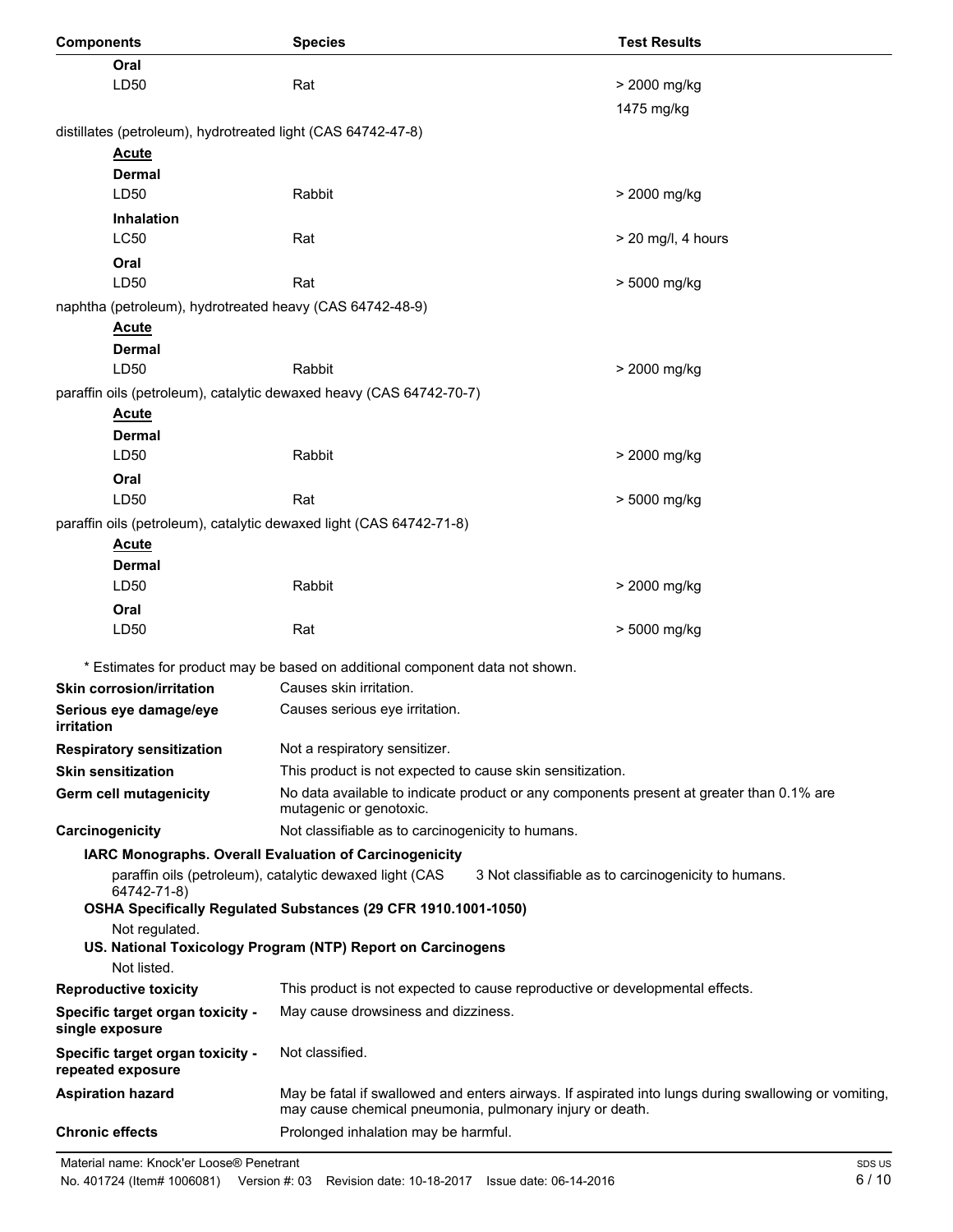## **12. Ecological information**

| <b>Ecotoxicity</b>                                                                              |                    | Harmful to aquatic life with long lasting effects.                                                                                                                                                                                                                                                                                                                                                                                                                                   |                                                                                                |  |  |
|-------------------------------------------------------------------------------------------------|--------------------|--------------------------------------------------------------------------------------------------------------------------------------------------------------------------------------------------------------------------------------------------------------------------------------------------------------------------------------------------------------------------------------------------------------------------------------------------------------------------------------|------------------------------------------------------------------------------------------------|--|--|
| <b>Components</b>                                                                               |                    | <b>Species</b>                                                                                                                                                                                                                                                                                                                                                                                                                                                                       | <b>Test Results</b>                                                                            |  |  |
| dipropylene glycol monopropyl ether (dpmp) (CAS 29911-27-1)                                     |                    |                                                                                                                                                                                                                                                                                                                                                                                                                                                                                      |                                                                                                |  |  |
| <b>Aquatic</b>                                                                                  |                    |                                                                                                                                                                                                                                                                                                                                                                                                                                                                                      |                                                                                                |  |  |
| Acute                                                                                           |                    |                                                                                                                                                                                                                                                                                                                                                                                                                                                                                      |                                                                                                |  |  |
| Crustacea                                                                                       | <b>EC50</b>        | Water flea (Daphnia magna)                                                                                                                                                                                                                                                                                                                                                                                                                                                           | > 100 mg/l, 48 hours                                                                           |  |  |
| Fish                                                                                            | <b>LC50</b>        | Rainbow trout, donaldson trout<br>(Oncorhynchus mykiss)                                                                                                                                                                                                                                                                                                                                                                                                                              | > 100 mg/l, 96 hours                                                                           |  |  |
| distillates (petroleum), hydrotreated light (CAS 64742-47-8)                                    |                    |                                                                                                                                                                                                                                                                                                                                                                                                                                                                                      |                                                                                                |  |  |
| <b>Aquatic</b>                                                                                  |                    |                                                                                                                                                                                                                                                                                                                                                                                                                                                                                      |                                                                                                |  |  |
| Crustacea                                                                                       | EC50               | Water flea (Daphnia pulex)                                                                                                                                                                                                                                                                                                                                                                                                                                                           | 2.7 - 5.1 mg/l, 48 hours                                                                       |  |  |
| naphtha (petroleum), hydrotreated heavy (CAS 64742-48-9)                                        |                    |                                                                                                                                                                                                                                                                                                                                                                                                                                                                                      |                                                                                                |  |  |
| <b>Aquatic</b>                                                                                  |                    |                                                                                                                                                                                                                                                                                                                                                                                                                                                                                      |                                                                                                |  |  |
| Crustacea                                                                                       | <b>EC50</b>        | Water flea (Daphnia pulex)                                                                                                                                                                                                                                                                                                                                                                                                                                                           | 2.7 - 5.1 mg/l, 48 hours                                                                       |  |  |
| Fish                                                                                            | <b>LC50</b>        | Rainbow trout, donaldson trout<br>(Oncorhynchus mykiss)                                                                                                                                                                                                                                                                                                                                                                                                                              | 8.8 mg/l, 96 hours                                                                             |  |  |
|                                                                                                 |                    |                                                                                                                                                                                                                                                                                                                                                                                                                                                                                      | 8.8 mg/l, 96 hours                                                                             |  |  |
| paraffin oils (petroleum), catalytic dewaxed light (CAS 64742-71-8)                             |                    |                                                                                                                                                                                                                                                                                                                                                                                                                                                                                      |                                                                                                |  |  |
| <b>Aquatic</b>                                                                                  |                    |                                                                                                                                                                                                                                                                                                                                                                                                                                                                                      |                                                                                                |  |  |
| Acute                                                                                           |                    |                                                                                                                                                                                                                                                                                                                                                                                                                                                                                      |                                                                                                |  |  |
| Crustacea                                                                                       | EC50               | Daphnia                                                                                                                                                                                                                                                                                                                                                                                                                                                                              | > 100 mg/l, 48 hours                                                                           |  |  |
|                                                                                                 |                    | * Estimates for product may be based on additional component data not shown.                                                                                                                                                                                                                                                                                                                                                                                                         |                                                                                                |  |  |
| Persistence and degradability                                                                   |                    |                                                                                                                                                                                                                                                                                                                                                                                                                                                                                      |                                                                                                |  |  |
| <b>Bioaccumulative potential</b>                                                                |                    |                                                                                                                                                                                                                                                                                                                                                                                                                                                                                      |                                                                                                |  |  |
| Partition coefficient n-octanol / water (log Kow)<br>dipropylene glycol monopropyl ether (dpmp) |                    | 0.87 OECD 107                                                                                                                                                                                                                                                                                                                                                                                                                                                                        |                                                                                                |  |  |
|                                                                                                 |                    | 0.88 OECD 107                                                                                                                                                                                                                                                                                                                                                                                                                                                                        |                                                                                                |  |  |
| <b>Mobility in soil</b>                                                                         | No data available. |                                                                                                                                                                                                                                                                                                                                                                                                                                                                                      |                                                                                                |  |  |
| Other adverse effects                                                                           | potential.         |                                                                                                                                                                                                                                                                                                                                                                                                                                                                                      | The product contains volatile organic compounds which have a photochemical ozone creation      |  |  |
| 13. Disposal considerations                                                                     |                    |                                                                                                                                                                                                                                                                                                                                                                                                                                                                                      |                                                                                                |  |  |
| Disposal of waste from<br>residues / unused products                                            |                    | The dispensed liquid product is not a RCRA hazardous waste (See 40 CFR Part 261.20 - 261.33).<br>Consult authorities before disposal. Contents under pressure. Do not puncture, incinerate or crush.<br>Empty container can be recycled. Do not allow this material to drain into sewers/water supplies. Do<br>not contaminate ponds, waterways or ditches with chemical or used container. Dispose of<br>contents/container in accordance with local/regional/national regulations. |                                                                                                |  |  |
| Hazardous waste code                                                                            | Not regulated.     |                                                                                                                                                                                                                                                                                                                                                                                                                                                                                      |                                                                                                |  |  |
| <b>Contaminated packaging</b>                                                                   |                    |                                                                                                                                                                                                                                                                                                                                                                                                                                                                                      | Empty containers should be taken to an approved waste handling site for recycling or disposal. |  |  |

Since emptied containers may retain product residue, follow label warnings even after container is

## **14. Transport information**

| UN1950                                                                                               |
|------------------------------------------------------------------------------------------------------|
| Aerosols, flammable, Limited Quantity                                                                |
|                                                                                                      |
| 2.1                                                                                                  |
|                                                                                                      |
| 2.1                                                                                                  |
| Not applicable.                                                                                      |
| Special precautions for user Read safety instructions, SDS and emergency procedures before handling. |
| N <sub>82</sub>                                                                                      |
| 306                                                                                                  |
|                                                                                                      |

emptied.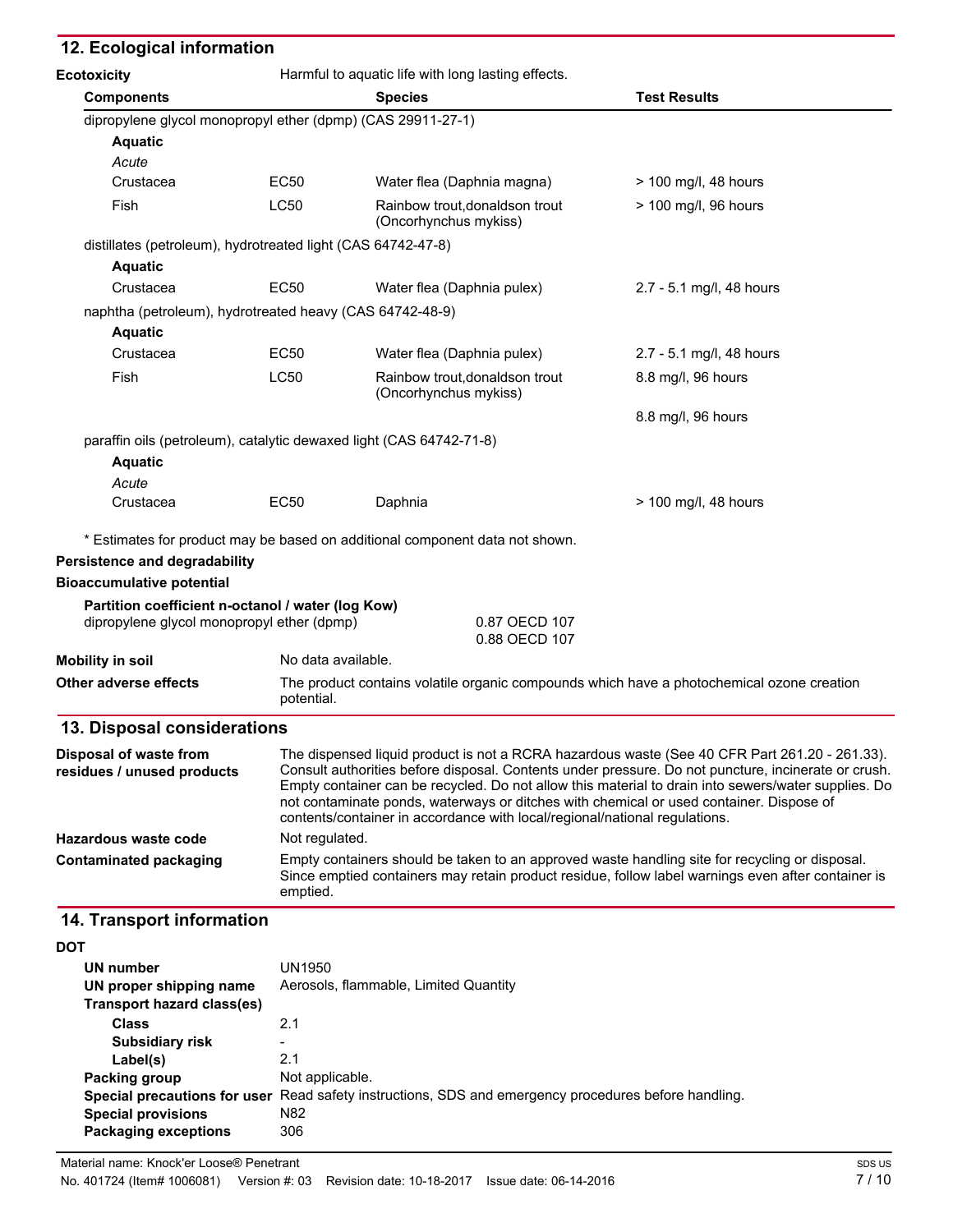| Packaging non bulk                | None                                                                                                 |
|-----------------------------------|------------------------------------------------------------------------------------------------------|
| Packaging bulk                    | None                                                                                                 |
| <b>IATA</b>                       |                                                                                                      |
| <b>UN number</b>                  | <b>UN1950</b>                                                                                        |
| UN proper shipping name           | Aerosols, flammable, Limited Quantity                                                                |
| <b>Transport hazard class(es)</b> |                                                                                                      |
| <b>Class</b>                      | 2.1                                                                                                  |
| <b>Subsidiary risk</b>            |                                                                                                      |
| Packing group                     | Not applicable.                                                                                      |
| <b>ERG Code</b>                   | 10 <sub>L</sub>                                                                                      |
|                                   | Special precautions for user Read safety instructions, SDS and emergency procedures before handling. |
| <b>Other information</b>          |                                                                                                      |
| Passenger and cargo<br>aircraft   | Allowed with restrictions.                                                                           |
| Cargo aircraft only               | Allowed with restrictions.                                                                           |
| <b>IMDG</b>                       |                                                                                                      |
| <b>UN number</b>                  | UN1950                                                                                               |
| UN proper shipping name           | <b>AEROSOLS, Limited Quantity</b>                                                                    |
| <b>Transport hazard class(es)</b> |                                                                                                      |
| <b>Class</b>                      | 2                                                                                                    |
| <b>Subsidiary risk</b>            |                                                                                                      |
| <b>Packing group</b>              | Not applicable.                                                                                      |
| <b>Environmental hazards</b>      |                                                                                                      |
| <b>Marine pollutant</b>           | No.                                                                                                  |
| <b>EmS</b>                        | F-D. S-U                                                                                             |
|                                   | Special precautions for user Read safety instructions, SDS and emergency procedures before handling. |
| 15 Requision information          |                                                                                                      |

#### **15. Regulatory information**

**US federal regulations**

This product is a "Hazardous Chemical" as defined by the OSHA Hazard Communication Standard, 29 CFR 1910.1200.

#### **TSCA Section 12(b) Export Notification (40 CFR 707, Subpt. D)**

Not regulated.

#### **SARA 304 Emergency release notification**

#### Not regulated.

#### **OSHA Specifically Regulated Substances (29 CFR 1910.1001-1050)**

Not regulated.

## **US EPCRA (SARA Title III) Section 313 - Toxic Chemical: Listed substance**

Not listed.

## **CERCLA Hazardous Substance List (40 CFR 302.4)**

Not listed.

## **CERCLA Hazardous Substances: Reportable quantity**

### Not listed.

Spills or releases resulting in the loss of any ingredient at or above its RQ require immediate notification to the National Response Center (800-424-8802) and to your Local Emergency Planning Committee.

## **Clean Air Act (CAA) Section 112 Hazardous Air Pollutants (HAPs) List**

### Not regulated.

**Clean Air Act (CAA) Section 112(r) Accidental Release Prevention (40 CFR 68.130)**

Not regulated.

### **Safe Drinking Water Act** Not regulated. **(SDWA) Food and Drug** Not regulated.

**Administration (FDA)**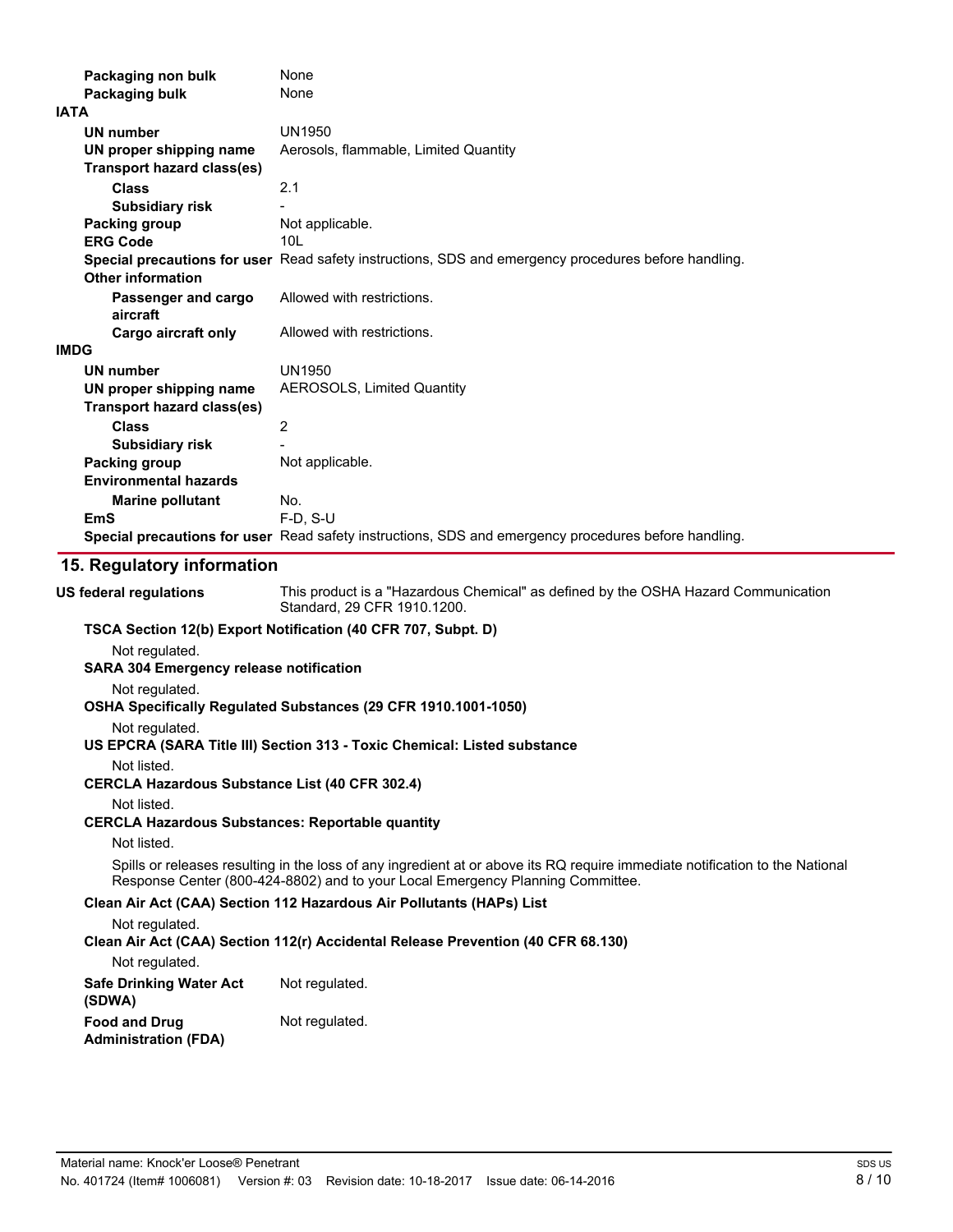#### **Superfund Amendments and Reauthorization Act of 1986 (SARA)**

| <b>Section 311/312</b><br><b>Hazard categories</b> | Immediate Hazard - Yes<br>Delayed Hazard - No<br>Fire Hazard - Yes<br>Pressure Hazard - Yes<br>Reactivity Hazard - No |
|----------------------------------------------------|-----------------------------------------------------------------------------------------------------------------------|
| <b>SARA 302 Extremely</b><br>hazardous substance   | No.                                                                                                                   |
| <b>US state regulations</b>                        |                                                                                                                       |

**US. California. Candidate Chemicals List. Safer Consumer Products Regulations (Cal. Code Regs, tit. 22, 69502.3, subd.**

**(a))** distillates (petroleum), hydrotreated light (CAS 64742-47-8) naphtha (petroleum), hydrotreated heavy (CAS 64742-48-9) paraffin oils (petroleum), catalytic dewaxed heavy (CAS 64742-70-7) paraffin oils (petroleum), catalytic dewaxed light (CAS 64742-71-8)

**US. New Jersey Worker and Community Right-to-Know Act** carbon dioxide (CAS 124-38-9)

naphtha (petroleum), hydrotreated heavy (CAS 64742-48-9)

#### **US. Massachusetts RTK - Substance List**

carbon dioxide (CAS 124-38-9) naphtha (petroleum), hydrotreated heavy (CAS 64742-48-9) paraffin oils (petroleum), catalytic dewaxed heavy (CAS 64742-70-7) paraffin oils (petroleum), catalytic dewaxed light (CAS 64742-71-8)

#### **US. Pennsylvania Worker and Community Right-to-Know Law**

carbon dioxide (CAS 124-38-9) distillates (petroleum), hydrotreated light (CAS 64742-47-8) paraffin oils (petroleum), catalytic dewaxed heavy (CAS 64742-70-7) paraffin oils (petroleum), catalytic dewaxed light (CAS 64742-71-8)

#### **US. Rhode Island RTK**

carbon dioxide (CAS 124-38-9) naphtha (petroleum), hydrotreated heavy (CAS 64742-48-9) paraffin oils (petroleum), catalytic dewaxed heavy (CAS 64742-70-7) paraffin oils (petroleum), catalytic dewaxed light (CAS 64742-71-8)

#### **US. California Proposition 65**

WARNING: This product contains a chemical known to the State of California to cause cancer and birth defects or other reproductive harm.

#### **US - California Proposition 65 - CRT: Listed date/Carcinogenic substance**

| benzene (CAS 71-43-2)<br>ethylbenzene (CAS 100-41-4) |                                                                           | Listed: February 27, 1987<br>Listed: June 11, 2004                                            |                               |  |
|------------------------------------------------------|---------------------------------------------------------------------------|-----------------------------------------------------------------------------------------------|-------------------------------|--|
| naphthalene (CAS 91-20-3)                            |                                                                           | Listed: April 19, 2002                                                                        |                               |  |
|                                                      | US - California Proposition 65 - CRT: Listed date/Developmental toxin     |                                                                                               |                               |  |
| benzene (CAS 71-43-2)                                |                                                                           | Listed: December 26, 1997                                                                     |                               |  |
|                                                      | toluene (CAS 108-88-3)                                                    |                                                                                               | Listed: January 1, 1991       |  |
|                                                      | US - California Proposition 65 - CRT: Listed date/Male reproductive toxin |                                                                                               |                               |  |
| benzene (CAS 71-43-2)                                |                                                                           | Listed: December 26, 1997                                                                     |                               |  |
| Volatile organic compounds (VOC) regulations         |                                                                           |                                                                                               |                               |  |
| <b>EPA</b>                                           |                                                                           |                                                                                               |                               |  |
| VOC content (40 CFR)<br>51.100(s)                    | 97.2 %                                                                    |                                                                                               |                               |  |
| <b>Consumer products</b><br>(40 CFR 59, Subpt. C)    | Not regulated                                                             |                                                                                               |                               |  |
| <b>State</b>                                         |                                                                           |                                                                                               |                               |  |
| <b>Consumer products</b>                             |                                                                           | This product is regulated as a Penetrant. This product is compliant for use in all 50 states. |                               |  |
| <b>VOC content (CA)</b>                              | 24.1 %                                                                    |                                                                                               |                               |  |
| <b>VOC content (OTC)</b>                             | 24.1 %                                                                    |                                                                                               |                               |  |
| <b>International Inventories</b>                     |                                                                           |                                                                                               |                               |  |
| Country(s) or region<br>Australia                    | Inventory name<br>Australian Inventory of Chemical Substances (AICS)      |                                                                                               | On inventory (yes/no)*<br>Yes |  |